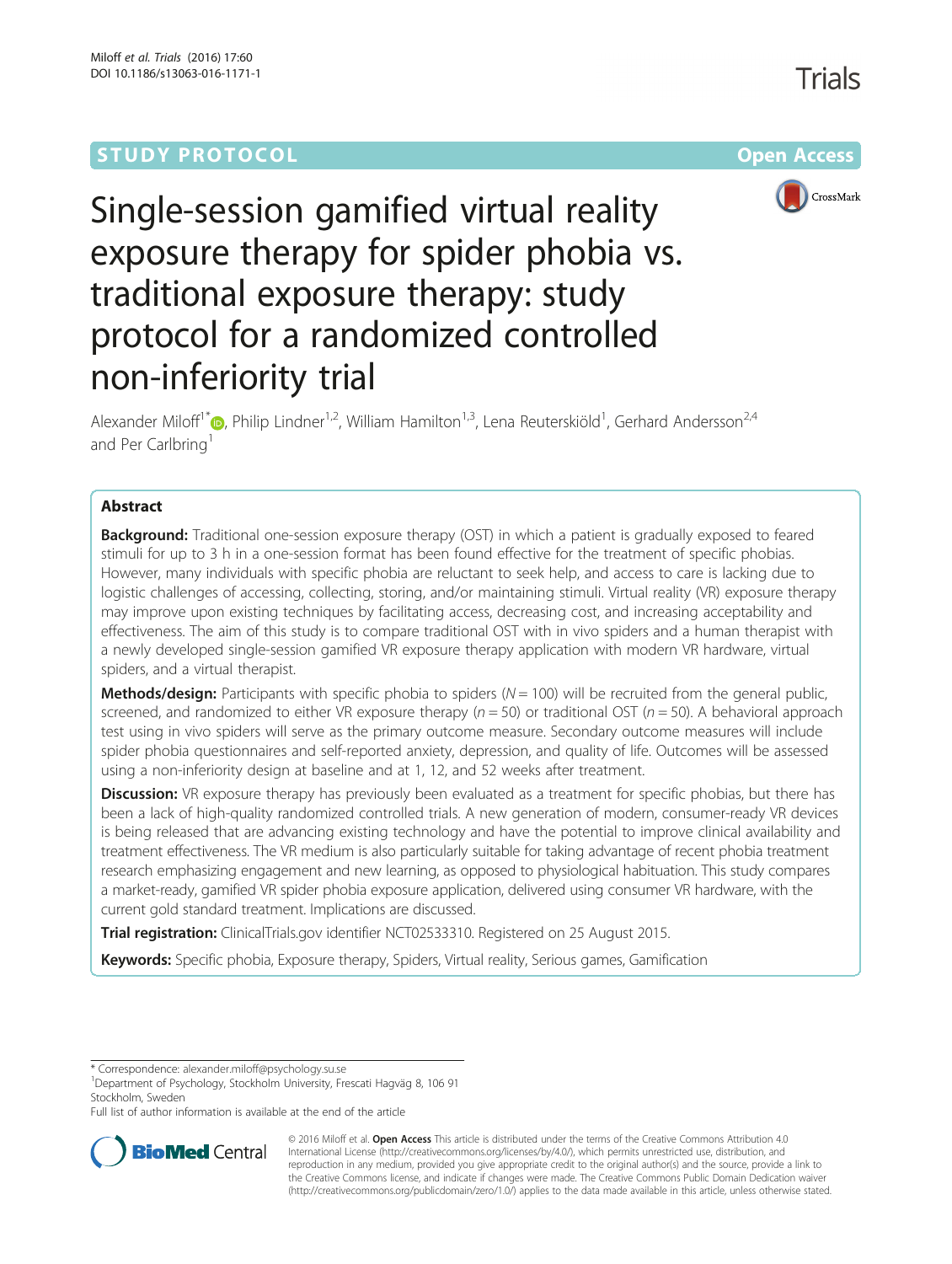# Background

Specific phobias are second only to major depression for lifetime prevalence of mental health disorders in the United States (16.6 % vs 15.6 %) [\[1](#page-6-0)]. The prevalence is somewhat reduced in older individuals (8.7 %) [[2\]](#page-6-0). Estimates suggest 60–80 % of those with specific phobia are hesitant to seek help [[3\]](#page-6-0). Some phobias are far more common than others [\[4](#page-6-0)], with half of reported phobias being fear of either heights or animals [\[5](#page-6-0)]. Spider phobia is among the most prevalent of animal phobias and is the most studied. The consequences of anxiety, worry, and avoidance behavior can have a large impact on quality of life, work, and leisure activities [\[6](#page-6-0)].

Exposure-based therapies in which an individual is systematically and repeatedly presented with a feared or avoided internal or external cue is highly effective in reducing anxiety disorders [\[7](#page-6-0), [8\]](#page-6-0). Compared with imaginal exposure, evidence indicates that an in vivo (naturalistic setting) stimulus is the preferable exposure treatment method for specific phobia [[6\]](#page-6-0). One-session therapy (OST) is considered the intervention of choice for in vivo specific phobia treatment in adults and children [[9, 10](#page-6-0)]. OST sessions typically last up to 3 h and consist of graduated exposure to phobic stimuli, positive reinforcement, therapist modeling of non-phobic behavior, and cognitive restructuring of catastrophic beliefs [[11\]](#page-6-0).

The benefits of exposure therapy are limited by issues pertaining to both therapist and patient. Access to evidence-based treatments has been lacking [[12](#page-6-0)], likely commensurate with the challenges of therapists locating appropriate material and/or stimuli, difficulties with conducting exposure work outside the clinic, and maintaining stimuli such as animals and insects. Even when these resources are available, participants may refuse to engage in therapy. Once explained, exposure therapy is turned down by 30 % of subjects [[13\]](#page-6-0), and this percentage is estimated to be significantly higher for OST if the endpoint is discussed beforehand [[12\]](#page-6-0). Return of fear of the feared stimuli following treatment can also occur at a later date [\[14\]](#page-6-0).

Virtual reality (VR) technology involving head-mounted, motion-tracked displays, accompanied by realistically rendered 3D computer-animated environments [\[15](#page-6-0)], offers researchers the opportunity to recreate phobic stimuli, manipulate and tailor key variables associated with stimulus presentation (color, size, and movement), context, scheduling, and intensity of exposure according to the patient's needs, as well as to extract unprecedented amounts of data, such as gaze focus [\[16\]](#page-6-0). Previous generations of VR have already been used successfully in mental health treatments [\[17](#page-6-0)] for fear of flying, heights, public speaking, and spider phobia, among others [[18](#page-6-0)]. VR thus has the potential to greatly increase accessibility and effectiveness of exposure treatments. In a survey of 777 undergraduate students who scored high in fear of spiders, more than 80 % expressed a preference for VR exposure treatment over in vivo treatment [\[19\]](#page-6-0). In recent studies, researchers have evaluated the unique opportunity of VR to inexpensively and relatively easily alter the context of exposure, an important moderator of treatment resurgence [[20](#page-6-0)]. Participants treated using VR in multiple environments [\[21\]](#page-6-0), and participants treated by exposure to spiders using video recordings of multiple areas of a house rather than a single area [[22](#page-6-0)], were less likely to have return of fear following an aversive event.

Serious games designed for purposes other than entertainment and allowing users to experience situations impossible or dangerous in real life [[23](#page-6-0)], with gamified elements such as points and goals to increase engagement [[24\]](#page-6-0), may provide a particularly promising advancement in exposure therapy. As reviewed by Botella et al. [[25](#page-6-0)], game elements may reduce distress as compared with traditional exposure therapy [\[26\]](#page-6-0). Recommendations that patients continue to confront phobic stimuli posttreatment [[12](#page-6-0)] may be facilitated by gamified VR content that can be played again and again [\[25\]](#page-6-0).

The potential of VR notwithstanding, the quality of past VR exposure therapy research has historically been poor [[27](#page-6-0)]. Well-designed randomized controlled trials are required before implementation in clinical practice can be recommended. Further, recent advances in VR technology have enabled unprecedented realistic stimuli to be rendered with less intrusive equipment, minimizing the risk of nausea and allowing longer sessions, though careful application design is still required [[28](#page-6-0)]. A new generation of VR systems produced by some of the world's largest technology companies, such as Sony (Project Morpheus), Microsoft (Hololens), HTC (Vive), and Facebook (Oculus Rift), promises to change VR from a professional niche product costing as much as \$35,000 to a consumer product priced around \$599 plus the cost of a competent computer [[29](#page-6-0)]. Other developments in VR include the use of smartphone-based systems such as the Samsung Gear VR, used in the present study, the cost of which is negligible (\$99 USD) if paired with a user's preexisting smartphone [[30](#page-6-0)]. From a research perspective, using VR can also reduce some of the complexity of carrying out exposure treatments, improve standardization of protocols and cost-effectiveness, and enable at-home self-care [[31](#page-6-0)].

The parallel-group randomized controlled trial described in this protocol is designed to investigate non-inferiority of a novel, gamified VR OST program for spider phobia by comparison with traditional OST.

#### Methods/design

This randomized controlled trial is registered in the ClinicalTrials.gov database (NCT02533310) and has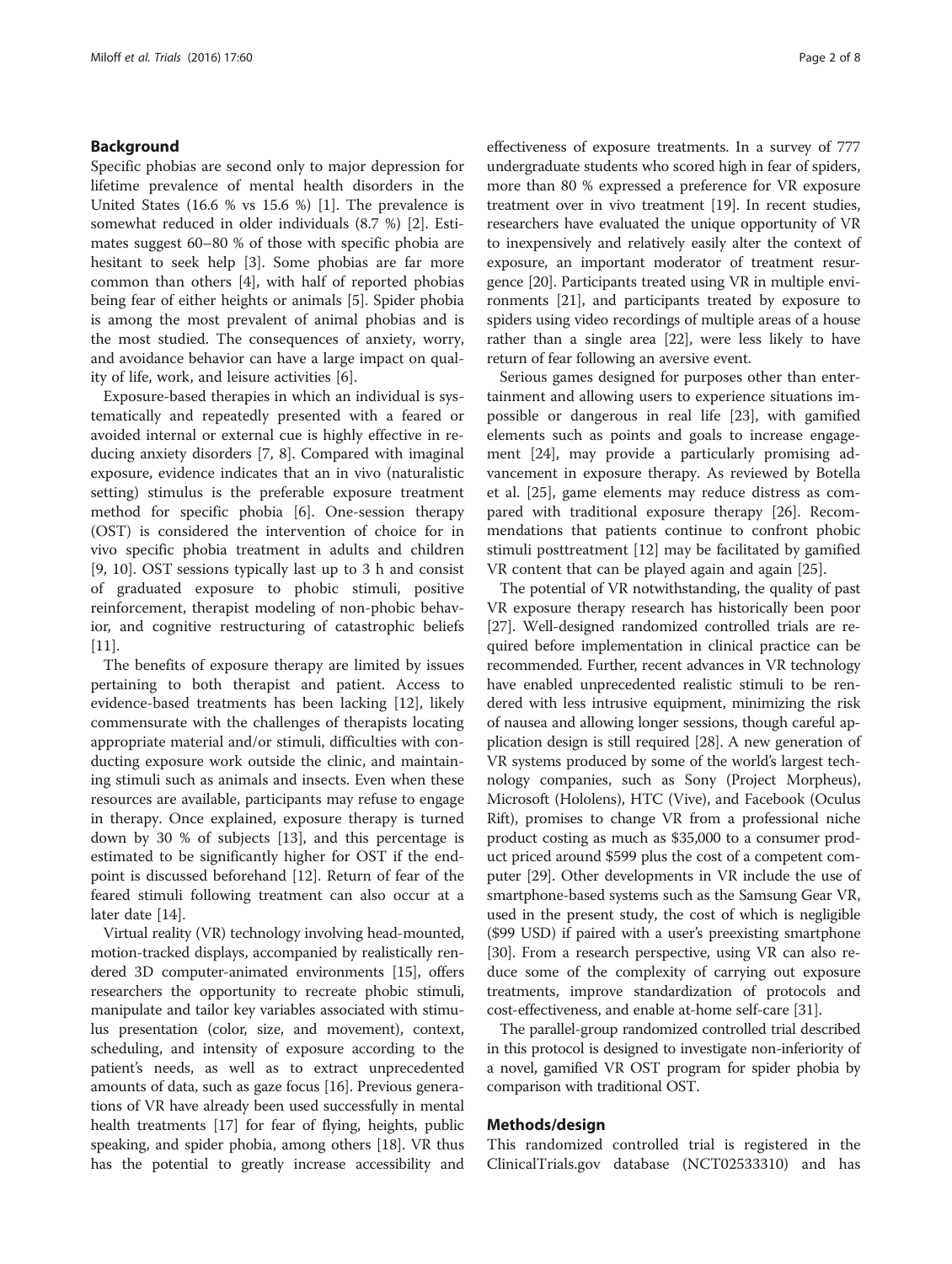received ethical approval from the Stockholm Regional Ethical Review Board (Dnr 472-31). Written informed consent will be obtained from all participants at the premeasurement occasion.

## Procedure

To recruit a diverse sample, multiple recruitment methods will be used, primarily postings in online forums and through coverage in national television, newspapers, and magazines [\[32\]](#page-6-0). Potential participants will be directed to the study website [\(www.vimse.se](http://www.vimse.se)), where they will find more information about the study and can complete the online screening battery. Participants meeting inclusion criteria will travel to Stockholm University to complete the premeasurement, including selfrating scales, a diagnostic interview, and a Behavioral Approach Test (BAT). If suitable for inclusion, participants will be randomized and, approximately 1 week after the premeasurement occasion, will complete the allocated treatment session. Posttreatment measurements will take place approximately 1 week after the treatment session. Additional follow-up measurements are planned after 12 and 52 weeks. See Fig. 1 for the study flowchart.

Subjects will be randomized to treatment arms (using a true random number generator: [www.random.org](http://www.random.org)) after completing the premeasurement in preset blocks of 4, 6, 8, or 10 (randomly sized) with even group allocation in each block. Randomization will be performed by



a research assistant not otherwise involved in the study, and allocation will be blinded to all but the treatment coordinator and the assigned therapist. As in most psychological research, blinding participants to treatment allocation is not feasible. For ethical reasons, subjects are informed at premeasurement of the two possible treatment allocations, and their preference (and strength thereof) is noted to enable investigation of mediating effects of treatment preference. The therapist administering the posttreatment assessment will be blinded to treatment allocation until all outcome measures have been completed.

All data gathered during the study will be stored anonymously. No contractual agreements limit access by other investigators to this data or to final datasets, and upon completion the dataset generated in this trial will be published in a data repository (e.g., Dryad or figshare), accompanied by the script files to reproduce the statistical analyses.

#### Sample

The sample will consist of 100 adults (age  $\geq$ 18 years). To be included, participants need to reside in Sweden, be fluent in Swedish, and have the ability to travel to the study location on five separate occasions (pretest, treatment, posttest, and two follow-up occasions). Exclusion criteria include ongoing psychotherapy or psychotropic medication (unless on stable dosage for the previous 3 months and no changes planned during the study period), indications of suicidal ideation or other serious mental disorder (e.g., substance misuse, bipolar disorder, psychosis), and lack of stereoscopic vision or balance problems that would hinder experiencing the VR environment. To meet inclusion criteria, participants must score 9 or less on the BAT (see below) and meet the criteria set forth in the Diagnostic and Statistical Manual of Mental Disorders, Fifth Edition (DSM-5), for specific phobia, assessed using the Structured Clinical Interview for DSM Disorders [\[33\]](#page-6-0) adapted for DSM-5 criteria [\[34\]](#page-6-0).

#### Measures

#### Primary outcome measure

Change from baseline on the BAT will serve as the primary outcome measure. To study the real-world effects of VR therapy, all participants will complete the same BAT featuring a real spider. The BAT [\[35\]](#page-6-0) will feature 13 steps (scored 0–12) corresponding to sequentially closer contact with the spider. See Table [1](#page-3-0) for sequence details. The BAT will begin with participants standing outside a room (approximately  $3 \times 5$  m large) where there will be a table placed farthest away from the door, on which a transparent container (about  $40 \times 30 \times 19$  cm large) will house the spider (medium-sized; see below). The participants will be informed that the objective of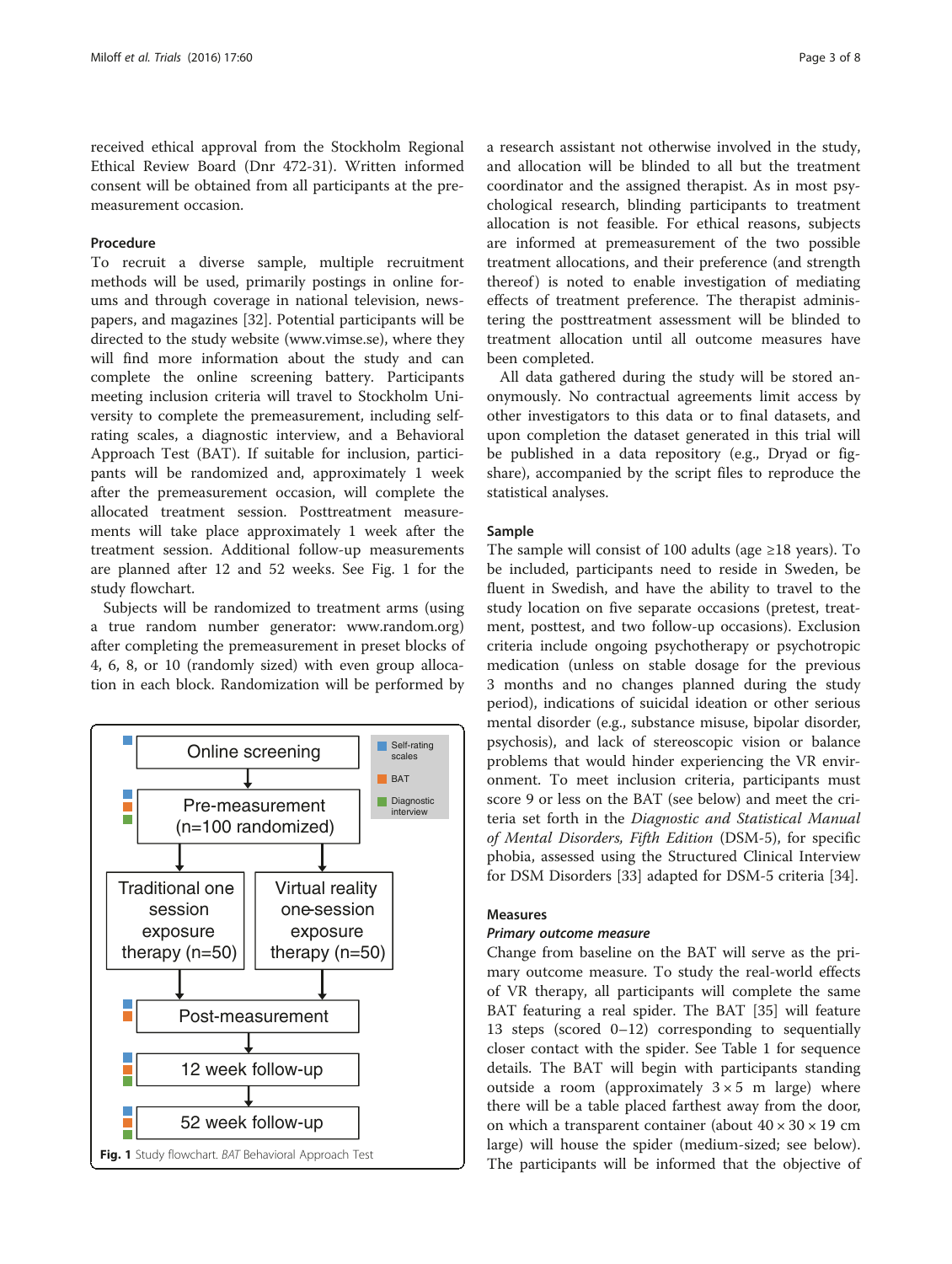<span id="page-3-0"></span>

|  |  |  |  | Table 1 Behavioral Approach Test step specifications |
|--|--|--|--|------------------------------------------------------|
|--|--|--|--|------------------------------------------------------|

| Score         | Details                                                                             |  |  |
|---------------|-------------------------------------------------------------------------------------|--|--|
| $\Omega$      | Refusal to enter room                                                               |  |  |
| 1             | Enters room but stops before covering one-fifth of the<br>distance to the container |  |  |
| $\mathcal{P}$ | Stops before covering two-fifths of the distance to the<br>container                |  |  |
| 3             | Stops before covering three-fifths of the distance to the<br>container              |  |  |
| 4             | Stops before covering four-fifths of the distance to the<br>container               |  |  |
| 5             | Stops before covering all of the distance to the container                          |  |  |
| 6             | Reaches the table with the container                                                |  |  |
| 7             | Touches the container                                                               |  |  |
| 8             | Removes the lid of the container                                                    |  |  |
| 9             | Puts a hand inside the container                                                    |  |  |
| 10            | Touches the spider with at least one finger                                         |  |  |
| 11            | Holds spider in hands for less than 20 seconds                                      |  |  |
| 12            | Holds spider in hands for 20 seconds or more                                        |  |  |

the exercise is to pick up and hold the spider in their hands for 20 seconds. They will be encouraged to do their best but will be told that they can abort the exercise at any time. A pretreatment score of 9 or less [[36](#page-6-0)] will be required for study inclusion.

# Secondary outcome measures

In addition to the BAT, subjects will complete two selfreport measures of fear toward spiders: the Spider Phobia Questionnaire (SPQ) [\[37](#page-6-0)] and the Fear of Spiders Questionnaire (FSQ) [[38](#page-6-0)]. The Generalized Anxiety Disorder 7-item scale (GAD-7) [[39\]](#page-6-0) will be used to measure generic anxiety symptoms, and the Patient Health Questionnaire-9 (PHQ-9) [[40\]](#page-6-0) will be used to evaluate depression symptoms. Subjective quality of life will be measured with the Brunnsviken Brief Quality of life scale (BBQ) [\[41\]](#page-6-0). Meeting diagnostic criteria for specific phobia in the 12- and 52-week follow-up measurements will also serve as a secondary outcome measure. Swedish translations of all the self-rating scales will be used.

#### Other measures

At premeasurement, all participants complete the treatment Credibility/Expectancy Questionnaire (CEQ) [[42](#page-6-0)] for both the traditional OST and VR treatments (in quasirandomized order). Participants also complete the CEQ at postmeasurement with re-phrased items that ask respondents to evaluate their completed treatment. A number of additional surveys will be used to determine the influence of moderating factors on VR treatment outcome. Immediately following treatment, VR-treated participants will answer the Simulator Sickness Questionnaire (SSQ) [\[43](#page-6-0)], a

measure of participant discomfort during treatment. At postmeasurement, VR-treated participants will further complete the iGroup Presence Questionnaire (IPQ) [[44](#page-6-0)], a measure of the sense of actually being in the virtual environment, and the System Usability Scale (SUS) [[45](#page-6-0)], which assesses product complexity and ease of use. At postmeasurement, all participants will complete the Adverse Effects Questionnaire, a novel measurement tool used to assess side effects of psychological treatments, as proposed by Rozenthal et al. [\[46\]](#page-7-0). Finally, at 12-week and 52-week follow-up, patients will answer questions regarding frequency and type of interactions with spiders since their last visit, as well as other forms of treatment received.

# Interventions

# Traditional OST

Traditional OST treatment sessions will be held with participants on a one-to-one basis with clinical psychologists or clinical psychologists in their final year of training, all with past clinical cognitive behavioral therapy experience. All OST therapists will receive regular supervision from an experienced clinical psychologist and psychotherapist.

Traditional OST for spider phobia consists of a combination of gradated exposures to increasingly large, naturally occurring in vivo spiders and model learning of healthy, non-phobic behavior as demonstrated by the therapist [\[12](#page-6-0)]. Spiders used in traditional OST (and the BAT) will be harmless common varieties indigenous to the region, primarily of the genus Tegenaria (T. domestica and T. atrica). Spiders will be classified according to size: small (5–15 mm), medium (15–25 mm), or large  $(>25$  mm).

The goal of OST is to bring patients a greater sense of control and a recognition that their feared catastrophic outcome will not occur (e.g., they will not have a heart attack). OST is performed for a maximum 3-h duration during a morning or afternoon. The patient is first explained the rationale and content of the treatment, then their catastrophic beliefs and safety behaviors are explored and avoidance activities are normalized. Participant modeling encourages careful observation by patients and that they not close their eyes or look away. Subjective units of distress (SUD) ratings are used to determine when to move on to a more challenging stage of treatment (100 % denotes the most anxiety-provoking situation experienced in relation to the phobia). Humor can be used to put the patient's reactions into perspective and reduce the patient's anxiety [\[47\]](#page-7-0).

The initial graduated exposure step (featuring a small spider) teaches the patient to capture a spider with a glass with the intention of removing it from the building. The next exposure step has the patient touch various parts of the spider. Interactions with the spider are best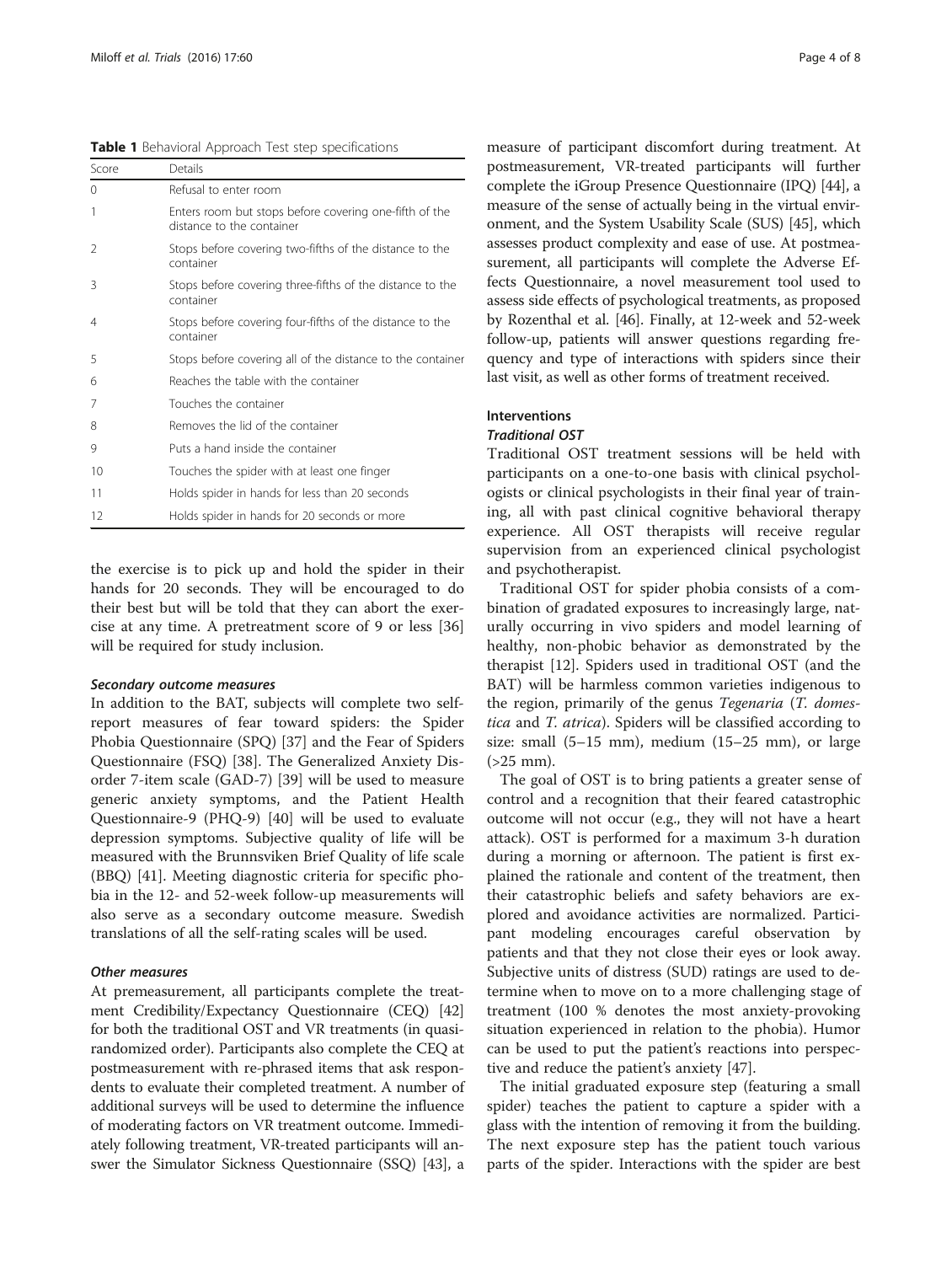organized as behavioral experiments in which the patient's beliefs about what may occur are tested against reality. The exposure steps that follow have the spider crawl first on the patient's hand then up to the elbow, and finally the spider is allowed to crawl on the patient's body, from the knee to the waist and from the shirt up to the neck. These steps are then repeated using first a medium spider and then a large spider. The final stage has the patient handle two spiders, one in each hand, and an overlearning step can be added in which the spider crawls on the patient's hair and cheek. The patient should have no or low anxiety in the last exposure stages and should no longer believe their catastrophic cognitions.

#### Virtual reality one-session therapy

VR OST was designed as a serious game [\[23\]](#page-6-0) with game progression entailing gradually increased stimuli intensity. The application consists of a number of zones, each containing three types of gamified tasks for the user to complete: (1) looking at spiders, (2) interacting with spiders to complete rudimentary game mechanics, and (3) a task where the user is approached by a spider. With completion of tasks and progression through the zones, spider stimuli become increasingly more intense, from a cute, cartoonish spider through realistically depicted tarantulas. See Fig. 2 for a screenshot from the application. Two virtual environments will be used: a living room environment and an outdoor suburban backyard environment. User input is strictly gaze-derived and is used for the interactive game mechanics, reporting SUD and more. Once initiated, the application is fully automated (i.e., no therapist action required) and includes a system for saving and compiling SUD and other input, a virtual therapist providing instructions through voiceover, support and summaries of progress, and information about spiders. Unlike the OST treatment, participants in the VR condition will be seated

throughout the duration of therapy, but both groups will be time-limited to 3-h duration. Although the VR treatment is automated, a clinical psychologist will be in attendance (one-to-one) with the participant in case of technical or other difficulties.

In this study, the Samsung Gear VR platform (powered by a Samsung Galaxy Note 4 or Galaxy S6, both running Android 5.0) will be used to create the VR environment. Availability of the VR application on other VR platforms (e.g., Oculus and Vive) is planned.

#### Analyses

Data will be analyzed on an intention-to-treat basis, using mixed effects models [[48](#page-7-0)]. This trial was powered to detect a non-inferiority margin of a 2-point betweengroup difference, with a standard deviation of 4. The margin and standard deviation were based on previous research on traditional OST [\[36\]](#page-6-0). In accordance with the non-inferiority design, we hypothesize that the lower bound of the 95 % confidence interval of the betweengroup difference will not be larger than 2. On the basis of these parameters (and 80 % power), the study will require 50 participants assigned to each group  $(N = 100$ total). In addition to the non-inferiority analyses, standard mixed models will be used to investigate effects of time and group on primary and secondary outcome measures. Within- and between-group effect sizes will be calculated using Cohen's d. The influence on outcomes of demographic and other non-clinical variables (e.g., experience with gaming) will also be examined. All design, implementation, and reporting will be carried out in accordance with CONSORT and SPIRIT guidelines [[49](#page-7-0)–[51](#page-7-0)].

#### **Discussion**

The aim of this study is to evaluate the effectiveness of VR exposure therapy compared with traditional onesession exposure therapy using a randomized controlled design and subjects diagnosed with spider phobia. The

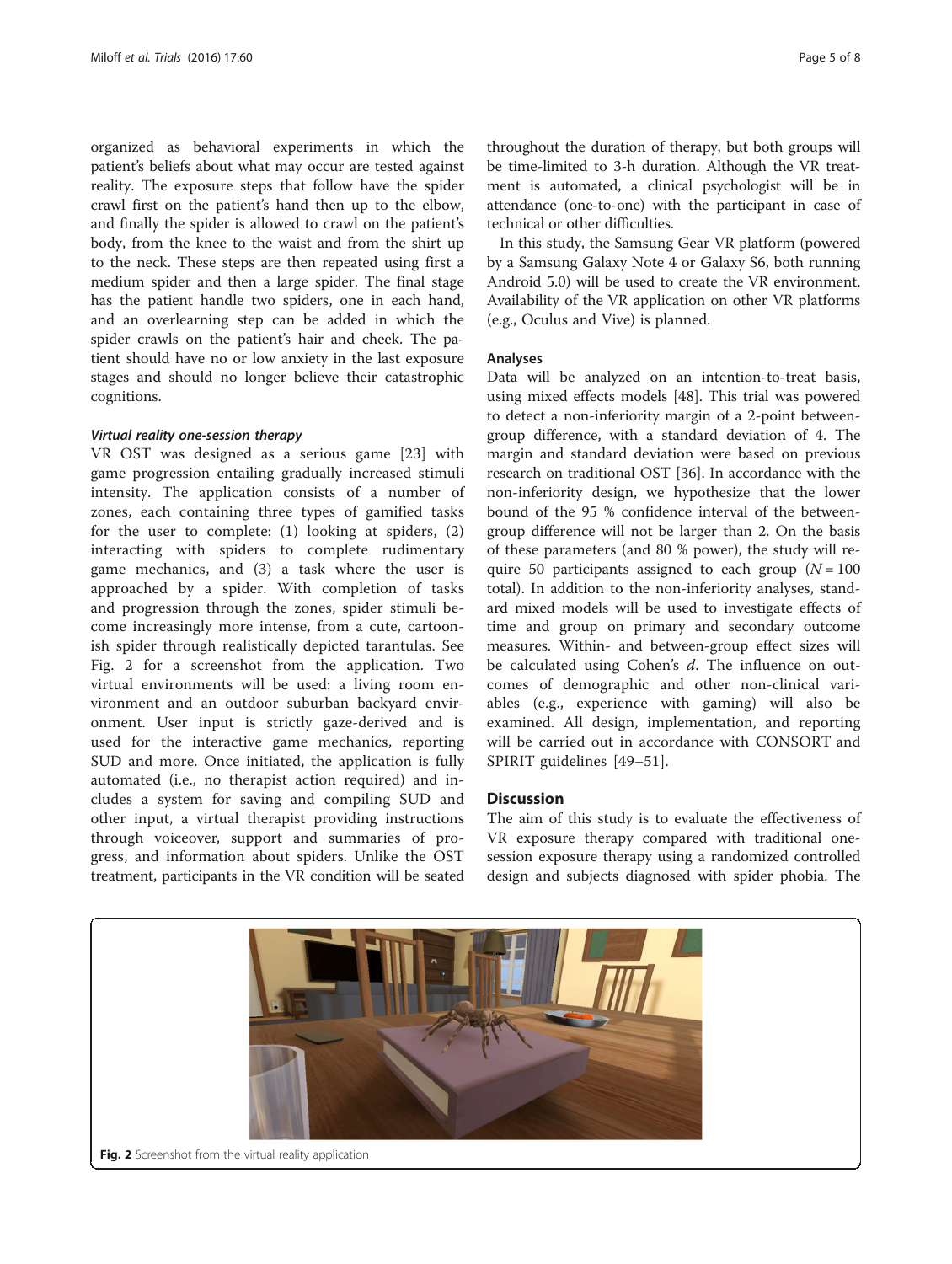introduction of modern VR headsets combined with powerful but relatively inexpensive computers capable of displaying realistic stimuli, in addition to the historical lack of high-quality randomized controlled trials [\[52](#page-7-0)], suggest that this is an opportune time to make use of this rapidly advancing technology and translate it into clinically validated mental health treatments. VR exposure therapy has already been theoretically and empirically evaluated to be well-suited for the treatment of specific phobias [[53\]](#page-7-0). The authors of a recent metaanalysis [[54\]](#page-7-0) provided additional evidence based on behavioral assessment rather than self-report of internal states. VR exposure-treated subjects, in their review of 14 studies, improved significantly after treatment  $(g = 1.23)$  and compared with control subjects  $(g = 1.41)$ . No significant differences were identified after treatment and in follow-up between in vivo and VR exposures.

Conducting VR exposure therapy using modern, commercially available VR equipment may prove even more powerful. In addition to the evaluation of modern VR hardware, our intent in this study is also to evaluate a newly developed, gamified exposure application for the treatment of specific phobias. The software includes advancements such as multiple open-ended exposure scenarios relying on gamification to improve engagement and interest; multiple stimulus intensity variables such as appearance (small to large spiders, cartoon-like to hairy), behavior (more or less predictable, static, and aggressive), a variable number of spiders, and changes in lighting and protective barriers (such as caged or not); a virtual therapist that guides the participant in the use of the application and provides psychoeducation and expert advice about spiders; and inclusion of a gaze direction trackpad to allow participants to interact with the stimuli.

Recent evidence indicates that treatment benefits of exposure therapy accrue as a result of new inhibitory learning and not habituation of the conditioned response to phobic stimuli [[55](#page-7-0)]. Physiological habituation (viz., reduced heart rate and galvanic skin response) may serve as a safety signal alleviating fear in the short term but inhibiting long-term learning and extinction [[56\]](#page-7-0). Serious game treatments in which there is a sense of play, interactivity, flow, and creative solutions have the potential to promote new learning [[57\]](#page-7-0). In an exposure therapy context, these should create engagement (rather than avoidance) by producing a mismatch between expectancy and outcome and require flexible responding [[55\]](#page-7-0). In a study in which a fear of heights group received random levels of exposure intensity and approached stimuli in multiple ways versus a steady intensity increase group, researchers found improved fear reduction in the former, without a need for physiological habituation [\[58](#page-7-0)].

Limitations of the present study include an exposure application that involves multiple unique design specifications, making disentangling of specific therapeutic factors difficult. Despite the complete automation of the VR application, psychologists will be in attendance to resolve technical difficulties and ensure treatment compliance and will be present to assist patients if needed. Future studies will benefit from having the patient administer VR treatment independently to ensure true isolation of treatment effects. In addition, physiological monitoring of subjects will not be possible during this study but may prove helpful in interpreting the results of future studies.

In sum, spider phobia is a common disorder [\[1](#page-6-0)] that has a negative impact on life, work, and leisure activities [[6\]](#page-6-0) but goes largely untreated [\[3](#page-6-0)]. VR exposure therapy may provide improvements in efficacy [[15\]](#page-6-0), access, standardization of protocols, and cost-effectiveness [\[31](#page-6-0)]. Although not evaluated in this study, virtual OST also has the potential to conveniently continue maintenance therapy once regular treatment has been completed. This study is, to our knowledge, the first to test the efficacy of a modern, market-ready VR application for the treatment of spider phobia, and it will assist in the development of a new method for the delivery of evidencebased treatments.

#### Trial status

At time of initial manuscript submission (August 2015), recruitment was ongoing. Enrolment and the active treatment period are expected to be completed in January 2016.

#### Abbreviations

BAT: Behavioral Approach Test; BBQ: Brunnsviken Brief Quality; CEQ: Credibility/Expectancy Questionnaire; DSM: Diagnostic and Statistical Manual of Mental Disorders; FSQ: Fear of Spiders Questionnaire; GAD-7: Generalized Anxiety Disorder 7; IPQ: iGroup Presence Questionnaire; OST: one-session therapy; PHQ-9: Patient Health Questionnaire-9; SPQ: Spider Phobia Questionnaire; SSQ: Simulator Sickness Questionnaire; SUD: subjective units of distress; SUS: System Usability Scale; VR: virtual reality.

#### Competing interests

WH is the founder of Mimerse, the private company that developed the VR application used in the present study and which is intended for release on the open market. Hence, WH will not be involved in data analysis or any decisions related to the publication of findings. The other authors declare that they have no competing interests.

#### Authors' contributions

AM drafted the manuscript. All coauthors made contributions to sections of the manuscript and provided critical review. PL, AM, PC, and LR designed the study. WH, GA, and PC made significant contributions to the conception of the study. LR provided clinical OST training and supervision. WH created the VR application. All authors read and approved the final manuscript.

#### Acknowledgments

The present study was made possible in part by a grant from the Swedish Research Council (2011-2913) and Forte (2013-1107). The authors extend their gratitude to Katherine Cotter for assistance in executing the trial, and the following clinical psychologists: Daniel Attar, Stefan Deak, Maria Garke,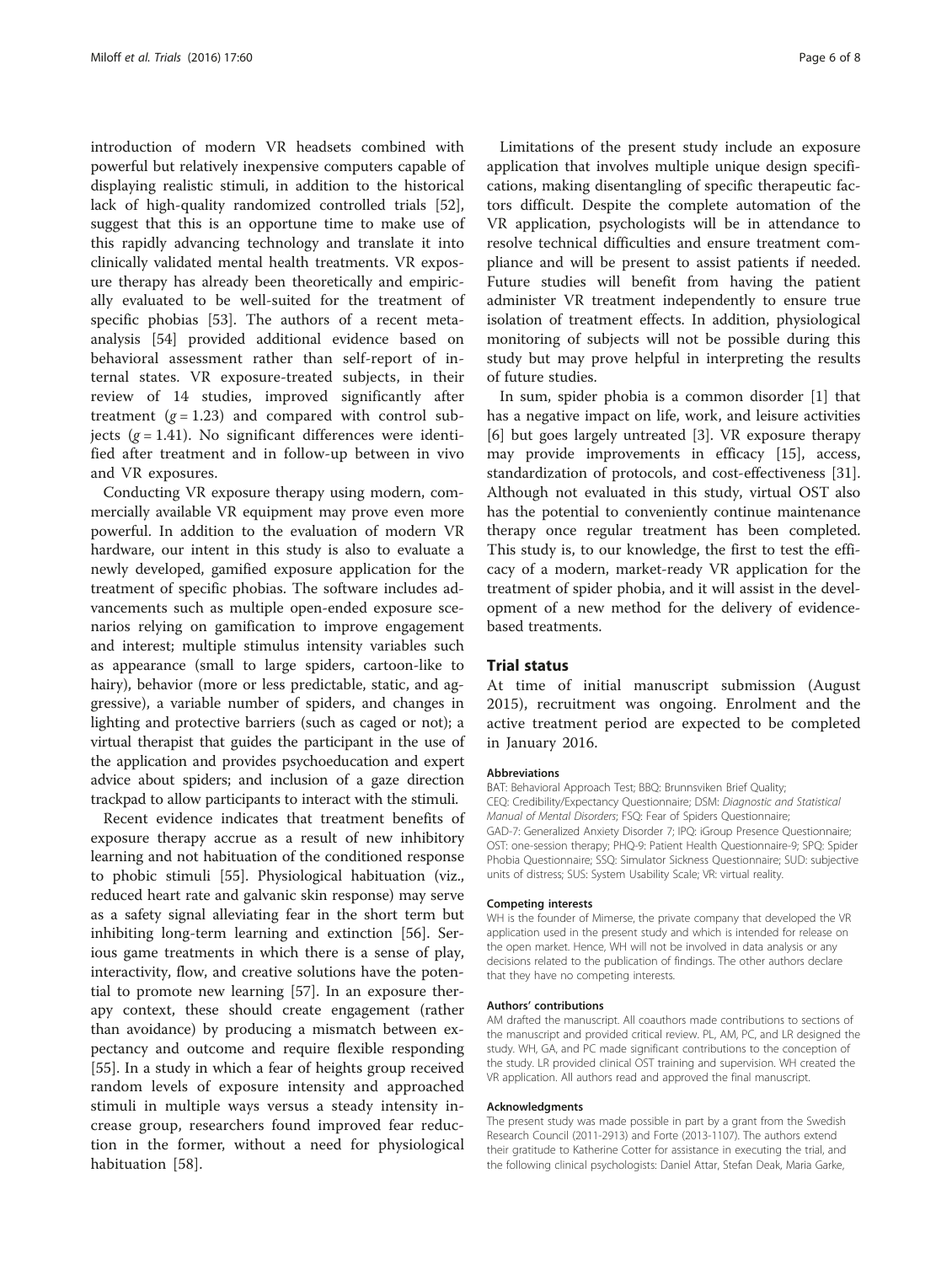<span id="page-6-0"></span>Julia Heinsoo, Sofia Jägholm, Glenn Kristoffersson, Jonas Rafi, Kerstin Sindemark, Jessica Sjölund, Linnéa Törnhage, and Maria Zenger.

#### Author details

<sup>1</sup>Department of Psychology, Stockholm University, Frescati Hagväg 8, 106 91 Stockholm, Sweden. <sup>2</sup>Department of Clinical Neuroscience, Karolinska Institutet, Stockholm, Sweden. <sup>3</sup>Mimerse, Stockholm, Sweden. <sup>4</sup>Department of Behavioral Sciences and Learning, Linköping University, Linköping, Sweden.

#### Received: 28 September 2015 Accepted: 12 January 2016 Published online: 02 February 2016

#### References

- 1. Kessler RC, Petukhova M, Sampson NA, Zaslavsky AM, Wittchen HU. Twelvemonth and lifetime prevalence and lifetime morbid risk of anxiety and mood disorders in the United States. Int J Methods Psychiatr Res. 2012;21(3):169–84.
- 2. Wolitzky-Taylor KB, Horowitz JD, Powers MB, Telch MJ. Psychological approaches in the treatment of specific phobias: a meta-analysis. Clin Psychol Rev. 2008;28(6):1021–37.
- 3. Garcia-Palacios A, Botella C, Hoffman H, Fabregat S. Comparing acceptance and refusal rates of virtual reality exposure vs. in vivo exposure by patients with specific phobias. Cyberpsychol Behav. 2007;10(5):722–4.
- 4. Iancu I, Levin J, Dannon PN, Poreh A, Yehuda YB, Kotler M. Prevalence of self-reported specific phobia symptoms in an Israeli sample of young conscripts. J Anxiety Disord. 2007;21(5):762–9.
- Stinson FS, Dawson DA, Chou SP, Smith S, Goldstein RB, Ruan WJ, et al. The epidemiology of DSM-IV specific phobia in the USA: results from the National Epidemiologic Survey on Alcohol and Related Conditions. Psychol Med. 2007;37(7):1047–59.
- 6. Choy Y, Fyer AJ, Lipsitz JD. Treatment of specific phobia in adults. Clin Psychol Rev. 2007;27(3):266–86.
- 7. Norton PJ, Price EC. A meta-analytic review of adult cognitive-behavioral treatment outcome across the anxiety disorders. J Nerv Ment Dis. 2007;195(6):521–31.
- 8. Ougrin D. Efficacy of exposure versus cognitive therapy in anxiety disorders: systematic review and meta-analysis. BMC Psychiatry. 2011;11:200.
- 9. Ollendick TH, Davis TE. One-session treatment for specific phobias: a review of Ost's single-session exposure with children and adolescents. Cogn Behav Ther. 2013;42(4):275–83.
- 10. Zlomke K, Davis 3rd TE. One-session treatment of specific phobias: a detailed description and review of treatment efficacy. Behav Ther. 2008;39(3):207–23.
- 11. Öst LG. One-session treatment for specific phobias. Behav Res Ther. 1989;27(1):1–7.
- 12. Davis 3rd TE, Ollendick TH, Öst LG, editors. Intensive one-session treatment of specific phobias. New York: Springer; 2012.
- 13. Issakidis C, Andrews G. Pretreatment attrition and dropout in an outpatient clinic for anxiety disorders. Acta Psychiatr Scand. 2004;109(6):426–33.
- 14. Vervliet B, Craske MG, Hermans D. Fear extinction and relapse: state of the art. Annu Rev Clin Psychol. 2013;9:215–48.
- 15. Bush J. Viability of virtual reality exposure therapy as a treatment alternative. Comput Human Behav. 2008;24(3):1032–40.
- 16. Emmelkamp PM. Technological innovations in clinical assessment and psychotherapy. Psychother Psychosom. 2005;74(6):336–43.
- 17. Powers MB, Emmelkamp PM. Virtual reality exposure therapy for anxiety disorders: a meta-analysis. J Anxiety Disord. 2008;22(3):561–9.
- 18. Gregg L, Tarrier N. Virtual reality in mental health: a review of the literature. Soc Psychiatry Psychiatr Epidemiol. 2007;42(5):343–54.
- 19. Garcia-Palacios A, Hoffman HG, Kwong See S, Tsai A, Botella C. Redefining therapeutic success with virtual reality exposure therapy. Cyberpsychol Behav. 2001;4(3):341–8.
- 20. Mystkowski JL, Craske MG, Echiverri AM. Treatment context and return of fear in spider phobia. Behav Ther. 2002;33(3):399–416.
- 21. Dunsmoor JE, Ahs F, Zielinski DJ, LaBar KS. Extinction in multiple virtual reality contexts diminishes fear reinstatement in humans. Neurobiol Learn Mem. 2014;113:157–64.
- 22. Vansteenwegen D, Vervliet B, Iberico C, Baeyens F, Van den Bergh O, Hermans D. The repeated confrontation with videotapes of spiders in multiple contexts attenuates renewal of fear in spider-anxious students. Behav Res Ther. 2007;45(6):1169–79.
- 23. Susi T, Johannesson M, Backlund P. Serious games an overview. Technical Report HS-IKI-TR-07-001. Skövde: University of Skövde, School of Humanities and Informatics; 2007.
- 24. Deterding S, Dixon D, Khaled R, Nacke L. From game design elements to gamefulness: Defining "gamification." In MindTrek '11: Proceedings of the 15th International Academic MindTrek Conference: Envisioning Future Media Environments. New York: Association for Computing Machinery (ACM); 2011. p. 9–15. [http://dl.acm.org/citation.cfm?id=2181037.2181040.](http://dl.acm.org/citation.cfm?id=2181037.2181040) Accessed 20 January 2016.
- 25. Botella C, Breton-López J, Quero S, Baños RM, García-Palacios A, Zaragoza I, et al. Treating cockroach phobia using a serious game on a mobile phone and augmented reality exposure: a single case study. Comput Human Behav. 2011;27(1):217–27.
- 26. Olatunji BO, Deacon BJ, Abramowitz JS. The cruelest cure? Ethical issues in the implementation of exposure-based treatments. Cogn Behav Pract. 2009;16(2):172–80.
- 27. McCann RA, Armstrong CM, Skopp NA, Edwards-Stewart A, Smolenski DJ, June JD, et al. Virtual reality exposure therapy for the treatment of anxiety disorders: an evaluation of research quality. J Anxiety Disord. 2014;28(6):625–31.
- 28. Davis S, Nesbitt K, Nalivaiko E. Comparing the onset of cybersickness using the Oculus Rift and two virtual roller coasters. In: Pisan Y, Nesbitt K, Blackmore K (eds). Proceedings of the 11th Australian Conference on Interactive Entertainment (IE 2015), Sydney, Australia, January 2015: Conferences in Research and Practice in Information Technology (CRPIT), Vol. 167. p. 3–14.
- 29. Hoffman HG, Meyer 3rd WJ, Ramirez M, Roberts L, Seibel EJ, Atzori B, et al. Feasibility of articulated arm mounted Oculus Rift Virtual Reality goggles for adjunctive pain control during occupational therapy in pediatric burn patients. Cyberpsychol Behav Soc Netw. 2014;17(6):397–401.
- 30. Oculus Rift. Samsung Gear VR powered by Oculus. [https://www.oculus.com/](https://www.oculus.com/en-us/gear-vr/) [en-us/gear-vr/](https://www.oculus.com/en-us/gear-vr/). Accessed 20 January 2016.
- 31. Newman MG, Szkodny LE, Llera SJ, Przeworski A. A review of technologyassisted self-help and minimal contact therapies for anxiety and depression: is human contact necessary for therapeutic efficacy? Clin Psychol Rev. 2011;31(1):89–103.
- 32. Lindner P, Nyström MBT, Hassmén P, Andersson G, Carlbring P. Who seeks ICBT for depression and how do they get there? Effects of recruitment source on patient demographics and clinical characteristics. Internet Interv. 2015;2(2):221–5.
- 33. First MB, Spitzer RL, Gibbon M, Williams JBW. Structured Clinical Interview for DSM-IV-TR, Axis I Disorders, Research Version, Patient Edition (SCID-I/P). New York: Biometrics Research, New York State Psychiatric Institute; 2002.
- 34. American Psychiatric Association. Diagnostic and statistical manual of mental disorders. 5th ed. Washington, DC: Author; 2013.
- 35. Öst LG, Salkovskis PM, Hellström K. One-session therapist-directed exposure vs. self-exposure in the treatment of spider phobia. Behav Ther. 1991;22(3): 407–22.
- 36. Andersson G, Waara J, Jonsson U, Malmaeus F, Carlbring P, Öst LG. Internet-based self-help versus one-session exposure in the treatment of spider phobia: a randomized controlled trial. Cogn Behav Ther. 2009;38(2): 114–20.
- 37. Klorman R, Weerts TC, Hastings JE, Melamed BG, Lang PJ. Psychometric description of some specific-fear questionnaires. Behav Ther. 1974;5(3):401–9.
- 38. Szymanski J, O'Donohue W. Fear of Spiders Questionnaire. J Behav Ther Exp Psychiatry. 1995;26(1):31–4.
- 39. Spitzer RL, Kroenke K, Williams JB, Löwe B. A brief measure for assessing generalized anxiety disorder. Arch Intern Med. 2006;166(10):1092–7.
- 40. Kroenke K, Spitzer RL. The PHQ-9: a new depression diagnostic and severity measure. Psychiatr Ann. 2002;32(9):1–7.
- 41. Lindner P, Frykheden O, Forsström D, Andersson E, Ljótsson B, Hedman E, et al. (In press). The Brunnsviken Brief Quality of life scale (BBQ): Development and psychometric evaluation. Cognitive Behaviour Therapy. doi: [10.1080/16506073.2016.1143526](http://dx.doi.org/10.1080/16506073.2016.1143526)
- 42. Devilly GJ, Borkovec TD. Psychometric properties of the credibility/ expectancy questionnaire. J Behav Ther Exp Psychiatry. 2000;31(2):73–86.
- 43. Kennedy RS, Lane NE, Berbaum KS, Lilienthal MG. Simulator Sickness Questionnaire: an enhanced method for quantifying simulator sickness. Int J Aviat Psychol. 1993;3(3):203–20.
- 44. Schubert T, Friedmann F, Regenbrecht H. The experience of presence: factor analytic insights. Presence. 2001;10(3):266–81.
- 45. Bangor A, Kortum PT, Miller JT. An empirical evaluation of the system usability scale. Int J Hum Comput Interact. 2008;24(6):574–94.